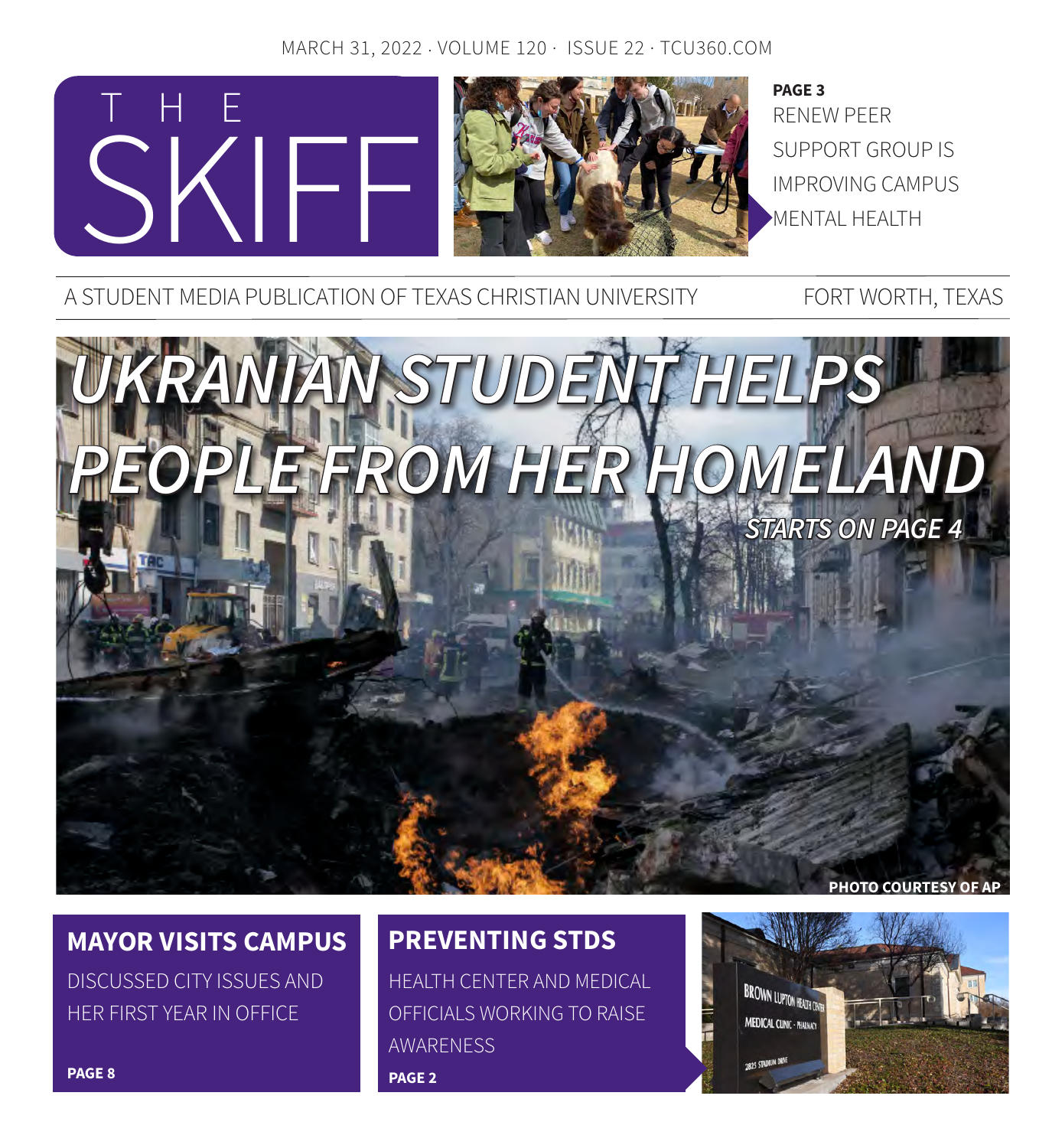#### **CAMPUS NEWS**

### **What no college student wants to talk about: STDs**

### **By SIENA DANCSECS**

STAFF WRITER, TCU 360

Last spring, a rumor dominated conversations across TCU's campus: a first-year student had contracted HIV and triggered a campus outbreak.

Even though there was no truth to it, TCU medical officials were frustrated not only with the rumor but also with what wasn't being discussed: how to prevent the spread of STDs.

"There is no such thing as safe sex, just safer sex," said Ruthie Kested, a physician assistant at the Brown-Lupton Health Center. The health center, which distributes condoms,

provides testing and sexual health counseling, is TCU's first line of defense.

Half of all reported STD cases in the United States involve people ages 15 to 24, according to the Centers for Disease Control and Prevention. The most common STDs seen on college campuses, TCU included, are Human Papillomavirus (HPV), Chlamydia and Gonorrhea.

"Sexually transmitted diseases are commonly spread amongst young people, especially on college campuses," said Kested.

Even though STDs are more common in young people than many people believe, there continues

to be significant resistance toward testing due to negative stigmas.

Increasing STD awareness and testing is crucial, and the health center is here to help. "We offer asymptomatic testing for all TCU students," Kested said. "Students can call the health center and set up an appointment anytime. It can be just a lab visit with a nurse, or they can see a provider as well."

Leaving an STD untreated poses a serious health risk and increases the possibility of infecting others, according to the Tarrant County Public Health Department.

If a TCU student finds that they have contracted an STD,

Kested suggests that they make an appointment for testing and treatment at the health center. Additionally, if a student comes in because he or she has been possibly exposed, the clinic will treat them right away, even if they do not have a positive test result yet.

Dr. Kested and the staff at the health center would like to remind students to be mindful, be thoughtful and be smart. TCU students should get tested for STDs regularly and use protection such as condoms.

"It is important that we, as TCU, keep repeating this message," Kested said. "It is crucial as an institution. Safer sex!"



#### **By SIENA DANCSECS**

STAFF WRITER, TCU 360

"Work hard, play hard," as they say, has evolved into "work hard, party harder" on college campuses across the country.

As harmless as drinking may seem during college, many students participate in binge drinking and alcohol misuse. According to a student survey conducted by the Collegiate Recovery Community in 2019, 11% of TCU students indicated that they were concerned with their use of alcohol and drugs.

With binge drinking and alcohol misuse on the rise, TCU's student services have been prepped and are ready to help and educate.

"College students need to start changing their relationships with alcohol and substances," said Kendall Drummond, a senior and advocate for the Collegiate Recovery Community. "All of the resources here on campus are here to help you. Seek them out first, before you get into trouble."

Alcohol consumption, including binge drinking, has increased since the beginning of the pandemic, according to Boston University. In 2020, alcohol consumption was up 14% from 2019. Lockdowns also significantly increased alcohol sales.

TCU housing has seen an increase in binge drinking on campus,

resulting in an increase in Alcohol Violations (AVs).

Kendall Drummond, a 22-year-old senior psychology major, is an active member of the community. She is also an advocate on campus and within her sorority for the peer support communities.

"Our group models healthy relationships with substances and talks about making responsible choices," Drummond said. "It's just easier to listen to people your own age."

Oftentimes, it is most important to get to the root of the issue. "It's more than the fact that they're consuming so much alcohol. It's about why they aren't making good choices," Allen said.

Resources on campus such as the Counseling and Mental Health Center and Collegiate Recovery Community are great resources for students seeking help. Binge drinking represents an unhealthy

relationship with alcohol, which is something that Drummond and other advocates on campus are working to change.

"Our recovery community is not necessarily just about making huge changes, they can be small," said Drummond. "For students who are 21, it can be about understanding that you can go out and have two drinks and have fun."



# The Skiff

TCU Box 298050 Fort Worth, TX 76129 skiff-editor@tcu360.com Phone (817) 257-3600 Fax (817) 257-7133

#### **Editor** LONYAE COULTER

**Design Editor** Kristen Pastrano **Chief Ad Designer** Tatum Smith

**Associate Editor** Grace Morison

**Director of Student Media Sales and Operations** Leah Griffin

> **Director of Student Media** Jean Marie Brown

#### **Chair, Department of Journalism**

Uche Onyebadi, Ph. D

**Distribution:** Newspapers are available free on campus and surrounding locations, limit one per person. Additional copies are \$.50 and are available at the Skiff office. The Skiff is an official student publication of Texas Christian University, produced by students of TCU and sponsored by the TCU Department of Journalism. It operates under the policies of the Student Media Committee. The Skiff is published Thursdays during fall and spring semesters except finals week and holidays.

**COPYRIGHT** All rights for the entire contents of this newspaper shall be the property of the Student Media.No part thereof may be reproduced or aired without prior consent of the Student Media Director. The Skiff does not assume liability for any product and services advertised herein. Liability for misprints due to our error is limited to the cost of the advertising.

> **The Skiff Circulation:** 1,000 **Subscriptions:** 817-257-6274 Rates are \$30 per semester.

**Moudy Building South** Newsroom, Room 212 2805 S. University Drive, Fort Worth, TX 76109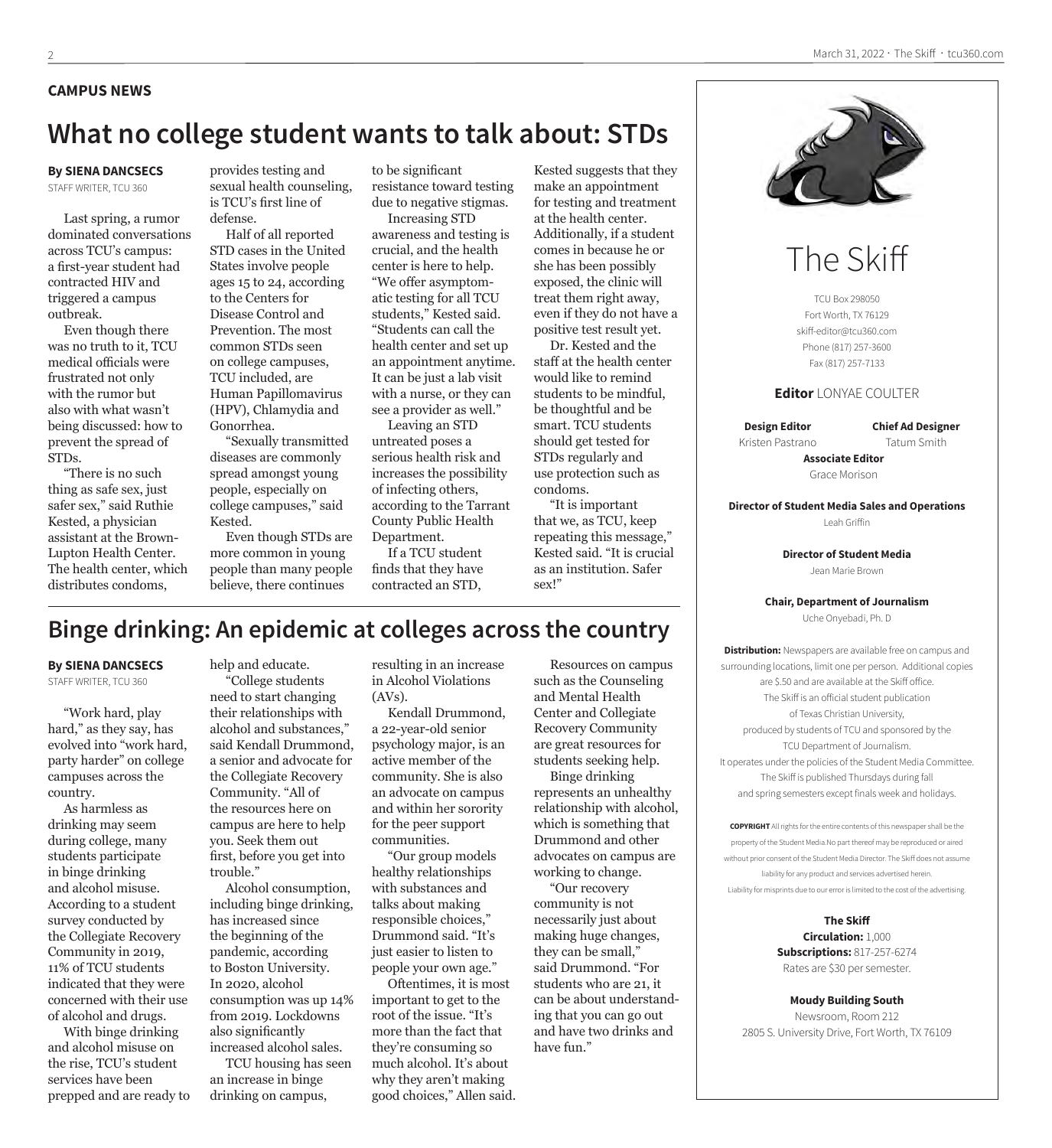#### **CAMPUS NEWS**

# **Peer support community works to improve mental health on campus**

#### **By Grace Reinhardt**  STAFF WRITER, TCU 360

Jarvis Hall has become the home base for Renew – Depression and Anxiety Peer Support Community.

Even though young adults in college have always experienced

depression and anxiety, COVID-19 has increased the severity, said Adry Sanders, a TCU triage, crisis and licensed professional counselor. Anxiety and depression elements rose 5.1% in adults from

August 2020 to February 2021, according to



**PHOTO BY GRACIE REINHARDT** Students participate in equine therapy in the Commons.

the Center for Disease Control and Prevention (CDC).

At TCU, Sanders said she has noticed changes in motivation to do well and follow-through, as well an increase in social anxiety.

One reason Renew was formed was to give students an outlet to communicate during COVID-19 and online school. Legally, counselors can only practice within their state, so when students move away, they may no longer have that outlet, Sanders said.

"We knew that there was going to be this need where we couldn't completely terminate counseling, we just had to pivot what we could

offer," said Sanders. Though Renew began over Zoom, it now occurs in Jarvis Hall from 4 p.m. to 5 p.m. every Wednesday.

The meeting is structured to give people an opportunity to share their week's events and discuss topics chosen over GroupMe, said Manie Blewett, Renew member and sophomore early childhood education major.

"One [topic] we might talk about is dealing with grief," said Blewett. "We all pick topics in our GroupMe before we go to Renew."

Blewett learned about Renew after her boyfriend encouraged her to visit the TCU Counseling & Mental

Health Center. Blewett said she was nervous to join, but she now feels refreshed when she attends the meetings.

Blewett said she was worried about knowing people in the group and what they might think or say of her, but she soon discovered that the community is committed to maintaining confidentiality. The meeting's closing statement affirms that no one will discuss the conversations outside the community's meeting, said Blewett.

"I wasn't going to tell that person's story, and I knew they weren't going to tell mine," said Blewett. "I trust that no one in the group is going to do that because we're all struggling with our

own stuff, and we want to help each other."

The community is a place where people can be themselves, said Brentley Autry, a licensed professional counselor at TCU.

"They can come show up as who they are and get a little bit of extra support during the week," said Autry.

Autry said that being a part of the community is different from one-on-one therapy because of peer perspective, idea variety and increased dialogue.

"I think somebody that's your age going through something so similar to you is really what's the most impactful thing about Renew," said Autry.

# **Students come together to spread acts of kindness across campus**

**By SARA LITTLEJOHN** STAFF WRITER, TCU 360

Students have been able to come together and spread small acts of kindness across campus by bringing awareness to mental health through Impact of Words, an organization entering its second semester on campus.

"A lot of people struggle at TCU with finding a group or an organization that they feel comfortable coming to," said Jackson Donaldson, Impact of Words president and sophomore marketing major. "I wanted to be able to provide an organization that people can come to and destress. We usually try to have people

meet someone new each week so you are gaining more friends as you come longer. You are not only getting to know someone, but you are doing good while getting to know someone." Donaldson stressed the importance of finding lifelong friendships through Impact Words.

"The goal of it is to not necessarily solve mental health, it is to raise awareness and focus on the idea that there are things to be grateful for," said Donaldson.

In conjunction with activities to raise awareness, TCU Impact of Words also puts on fundraisers for the cause. Last semester, the organization created "Glad You're Here"

t-shirts and sold them to TCU students. Donaldson and his team had over 740 people sign up for t-shirts. Impact of Words raised \$10,000 and donated \$4,000 of that to an organization called "Keep the Spark Alive".

Keep the Spark Alive is an organization dedicated to Chad Harrell, a friend and fellow high school lacrosse teammate of Donaldson's. Harrell took his own life in 2017. His parents created the "Keep the Spark Alive" Foundation (KTSA) in his honor.

KTSA was originally created to provide scholarships for fellow lacrosse players, but it has since developed into an organization

determined to prevent teen suicide.

Donaldson started Impact of Words during his junior year of high school in Leeward, Kansas.

"I've realized that a lot of people were moving past what happened and that is such a scary thing for someone to feel so low about themselves," said Donaldson. "I want to find a way to spread positivity so that people feel cared for, valued and loved in their community. I think about Impact of Words and if Chad would still be here today if he felt valued and cared for in the manner that we are trying to express. I'm not sure of the answer, but I think that is what is constantly



**PHOTO COURTESY OF TCU IMPACT OF WORDS**

Students gathered at a meeting writing positive messages on sticky notes to put up around campus.

pushing me towards what we are doing."

TCU Impact of Words has been donating all the money that they have raised to KTSA.

To get in contact with the organization, reach out to its official Instagram: @ tcuimpactofwords.

"Instagram is really

big for us because we are trying to market people to come to meanings," said Donaldson. "Social media is such an interesting place for a lot of anxiety and depression to foster."

The group meets on Tuesdays 6:30-7:30 p.m. in the BLUU private dining room east.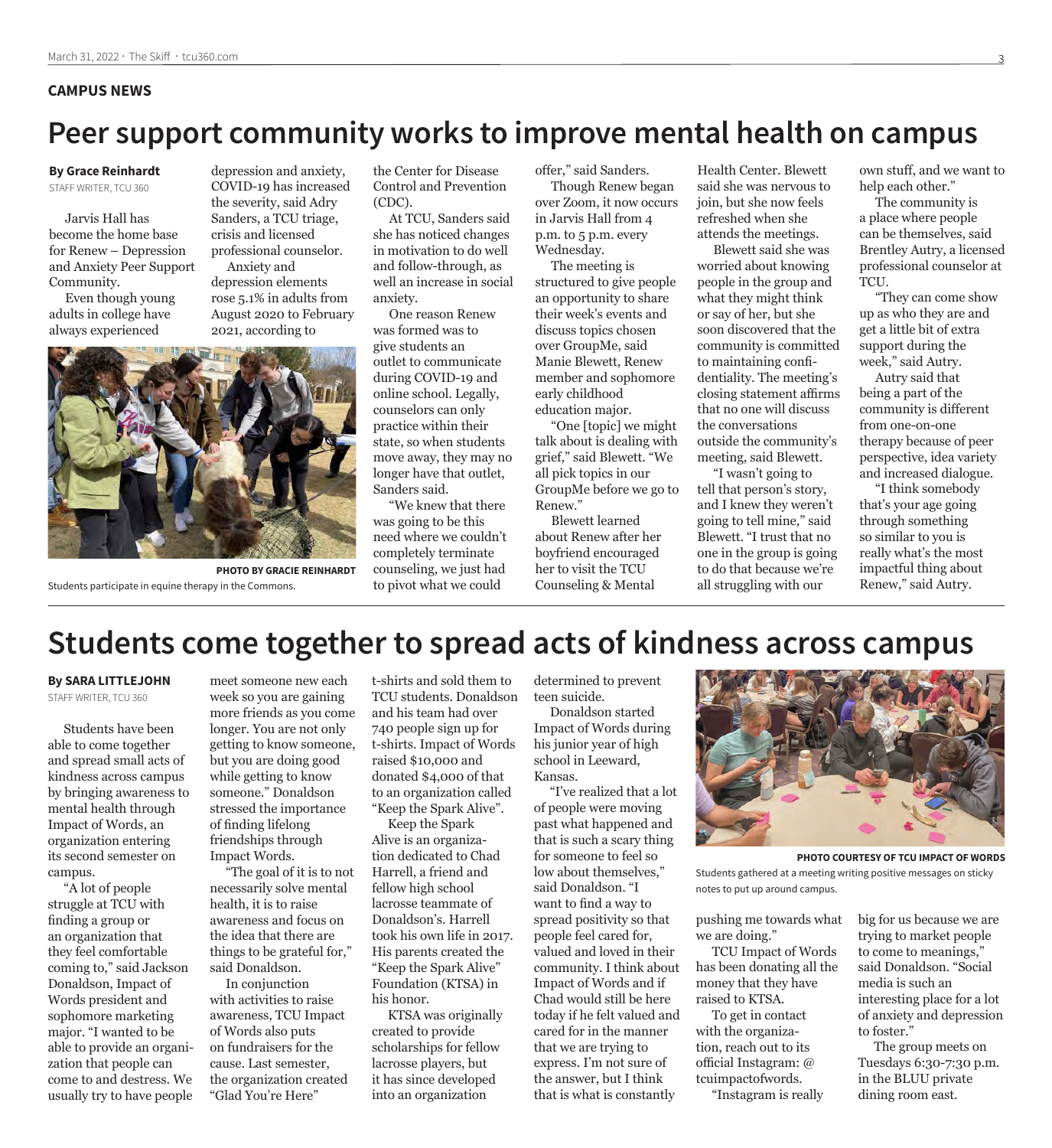#### **IN-DEPTH REPORTING**

# **Student from Kyiv drops everything to help people in her homeland**

#### **By JD PELLS**

Executive Editor , TCU 360 and

#### **HAEVEN GIBBONS**

Managing Editor, TCU 360

Last year seems so far away.

Then, there was peace in Ukraine. Raya Shelashska, 39, remembers being with her family in the botanical garden in Kyiv enjoying the music and the food.

"The way you feel in Kyiv is very special," said Shelashska, a TCU student pursuing a doctoral degree in psychology who was born and raised in the city.

Shelashska was born in the Soviet Union in 1982. By the time she was 10 years old the Iron Curtain had fallen, and Ukraine was established as a sovereign nation. Shelashska never knew a Ukraine that wasn't free.

On the morning of Feb. 24, Russia invaded Ukraine. Air sirens wailed in Kyiv as missiles struck at least 25 cities, including Kyiv. One month later, Russia has only heightened its aggression against Ukraine.

"The first couple of days it was just a shock," Shelashska said. "I did not believe it was happening for real in the 21st century."

**-RAYA SHELASHSKA**

TCU DOCTORAL STUDENT AND KYIV NATIVE

*"Only air ride sirens break the silence.* 

*You won't hear kids laughing or the noise* 

*of busy streets. It looks like a ghost city."*

While she's 6,000 miles away from the fighting, the horrors of war are present everyday for her as she tries to reach family members and tailor her research to easing the trauma facing Ukrainians.

#### **'My last home'**

During the first week, Shelashska spent 10 hours a day on the phone with family, friends, colleagues and the families she had worked with when she ran nonprofits in Kyiv.

Shelashska has begged her parents to leave Kyiv for a safer part of Europe, but they refuse.

"My dad, he says, 'This is my last home. I'm not going anywhere.'"

"And I understand that," Shelashska said. "When you get older you have your roots deep."

Her parents live in a village where the roads lead to Kyiv.

"This is something that concerns me," she said. "If they will have Russian tanks, they will take one of those streets, maybe both of those streets to get to Kyiv."

Entire neighborhoods 15 miles northwest of her parents' village have been wiped out from heavy fighting. There is also combat 15 miles south.

Her parents can hear the fighting and the explosions.

They do not have a basement, so they shelter with friends. They rely on church volunteers to bring food and necessities. The military curfew requires them to stay inside in the morning, evening and night.

Ukraine is seven hours ahead of Fort Worth. Shelashska stays up late anticipating the sunrise in Ukraine and the text from her mom:

"We're fine." "We're alive." "We're OK." Her mother has left for a safer place. But even after watching nearby houses turn to rubble and ash, her father won't budge. On day 34, her parent's house still stands in Sviatopetriviske, a Kyiv suburb.

Shelashska's motherin-law and her aunt live 300 miles east of Kyiv in Kharkiv.

They also refuse to leave.

"I am just really scared that those who are staying there that the chances of surviving are going really smaller everyday," Shelashska said. "But on the other side, I try to be optimistic, and I try to respect their decision."

Her mother-in-law tells the horrors of seeing fires with flames that reach the sky and explosions that keep getting louder.

"We lost electricity and heating for one day," her mother-in-law told her.



Raya Shelashska with her husband and kids.

"Ok guys it's time to leave," Shelashska responded. They didn't.

#### **Urban warfare**

Neighborhoods in Kharkiv and Kyiv in the north to Mariupol have become battlegrounds. These key cities were once home to about two-thirds of Ukraine's pre-invasion population of 44 million people.

President Volodymyr Zelenskyy said Ukraine leaders are trying to organize stable humanitarian corridors for Mariupol residents to escape, but almost all attempts have been unsuccessful. Mariupol has come under naval attack after weeks of air and land strikes. Earlier this week, Ukraine rejected Russia's demand to surrender the Mariupol in exchange for safe passage.

Shelashska has family in Mariupol. Her parents grew up there. Each summer her family would visit, and Shelashska would stay with her

grandma and her cousin Julia.

"We basically grew up together during the summer," Shelashska said. She hasn't heard from Julia or from many of her relatives in Mariupol since March 1. Mariupol has no

electricity, heating, cellular connection, water or food.

Melting snow to drink water and cooking on fires outside, people are just trying to survive.

"A lot of people just live in the basements, and it's just really hard," Shelashska said. "I can't even imagine what they go through, and I just have no idea if my family is alive there."

After over two weeks of silence, Shelashska heard from a cousin who has been hiding in a basement with her two young kids. They want to leave, but bombs or missiles hit Mariupol every 15 minutes. Some did leave in time

to escape.

Shelashska's twin sister, her husband and their five kids left Ukraine for safety in

central Europe.

In the first week of the invasion, more than a million Ukrainian refugees crossed borders into neighboring countries. As the war continues, an estimated 4 million people may flee Ukraine, according to The United Nations High Commissioner for Refugees. A total of 3,626,546 refugees have left Ukraine since Feb. 24. Resources are stretched thin.

At least half of the capital's population fled by March 10, according to Kyiv's mayor; however, about two million people haved stayed in Kyiv to stand in solidarity and defiance against Russian forces.

Shelashska convinced her adopted daughter, Karina, who has two young children, to flee Kyiv to western Ukraine. It was "a miracle" they agreed to go, she said.

They left just two weeks before the devastation.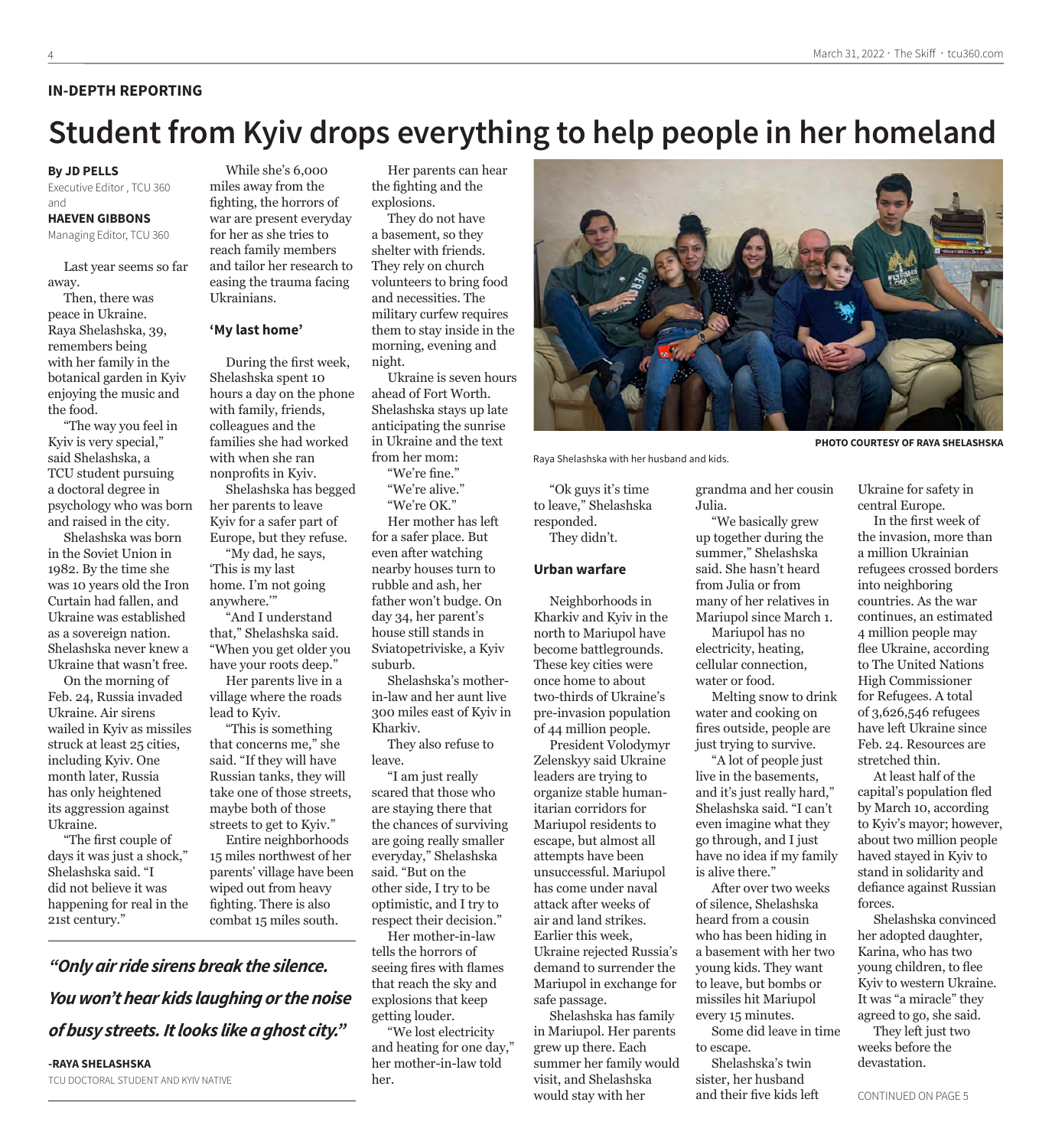#### CONTINUED ON PAGE 4

The only thing left of their home was a beige couch. Toys and a crib smoldered amid the ashes from a missile strike.

"It's hard to see that the war just getting closer and closer to people you love," said Shelashska. "That it's not somewhere, but it's right there."

#### **Life's work tested**

Kyiv is the place Shelashska fell in love. Started her family. Found her passion for psychology and fostering children.

In 2017, Shelashska came to TCU to pursue her master's in child developmental trauma. Three years later, she brought her family to Fort Worth and settled in to pursue a doctorate in psychology.

Her twin sons are first-year students at TCU. Her husband works remotely with people in Ukraine. Her nine-yearold son is in third grade

at a Fort Worth ISD elementary school. They planned to

move back to Kyiv after Shelashska earned her degree. Now, she wonders if there will be anything to return to.

"I had this survival guilt that I am here safe with my family," Shelashska said.

Shelashska and her husband sent money to their family in Ukraine and started to figure out other needs to meet.

As a clinician, Shelashska realized she could help send protocols to psychologists for trauma intervention.

At TCU's Karyn Purvis Institute of Child Development, Shelashaska conducts research to understand how Trust-Based Relational Intervention, an attachment-based, trauma-informed intervention for caregivers of children who have experienced trauma, strengthens relationships and helps children learn to



**PHOTO COURTESY OF RAYA SHELASHSKA** Karina's apartment after being hit by a missile.

regulate themselves more effectively.

Shelashska's life work has been and continues to be to help children heal from complex developmental trauma, said her research advisor and TCU associate professor of psychology Danica Knight.

Shelashska has experience as a practitioner and expert in her field of child welfare, working as a director of three different foster care-related international NGOs since 2006.

After earning her master's in developmental trauma from TCU in 2017, Shelashska received advanced training in a method called Eye Movement Desensitization and Reprocessing, which is designed to resolve unprocessed traumatic memories in the brain in fewer sessions than other psychotherapies.

In recent weeks, Shelashska has been using her experience to help people in her home country overcome trauma and prevent PTSD.

For most of the day, Shelashska lives virtually in Ukraine, connecting with people in Ukraine to provide counseling and support.

"I can't wait to go to bed in the evening and forget about this nightmare, at least while I'm sleeping," Shelashska said. "It's hard to hear what they went through... all of the stories, they are just unimaginable."

Some of her professors have brought meal trains to her and her family.

"Her compassion for children who've experienced trauma and her many years of experience working with vulnerable children

**PHOTO COURTESY OF RAYA SHELASHSKA**

Raya Shelashska's twin sons Vlad and Ross hand out flyers and Ukrainian flags outside the BLUU to raise awareness and encourage people to donate and support humanitarian efforts in Ukraine.

in Ukraine gives her a unique perspective on her studies," said Knight. Shelashska has begun to shift her focus toward developing tools and resources that can help people in Ukraine.

Shelashska's research is changing course.

"While her primary motivation for staying connected to people in Ukraine is to help them cope today in this moment, she's gaining profound insights into what caregivers and children are experiencing, what their needs are and what the effects might be long-term," Knight said. "These insights will be immensely helpful as she begins to develop companion tools to TBRI to address acute trauma and support healthy attachment as part of her doctoral work."

As Shelashska takes action, she hopes others will too.

"It's really important for people across the globe to use their voice and to stand up and say, 'It's not OK,' and if you can donate please do, if you can pray please do, if you can use any of your skills and talents to help us please do, but please don't stay away,

and please don't turn away from us. That's…. that's the biggest fear," she said.

#### **Another way to fight**

One of her sons, Vladyslav (Vlad) Shelashskyi, a psychology major, worked with friends to set up an information and donation desk for Ukrainians in the Brown-Lupton University Union.

"I wanted to contribute to Ukraine's fight for its future and help save innocent lives, so I decided to start by raising awareness about the humanitarian crisis in Ukraine and the ways members of the TCU community can make a difference," Shelashskyi said. "I decided to do this because I was deeply hurt by witnessing innocent Ukrainian civilians die by the thousands as the result of Russian aggression and seeing the country I love being razed to the ground by Russian bombs and rockets."

TCU's international community is organizing an on-campus Humanitarian Crisis in Ukraine Awareness Event, which will take

place in the Intercultural Center Monday, April 11, from 6 p.m. to 7:30 p.m.

The event will feature Ukrainian TCU students speaking about their experiences with the people in crisis and the perspectives of their friends and families in Ukraine.

Like Shelashska and her sons, thousands of Ukranians living in the United States are helping their homeland, refusing to give up.

But Shelashska said Ukraine can't fight this fight alone.

"My biggest fear is that the world will get used to the idea that we have a war and they will turn away and it's going to be just us left there, and without the support we will not last long," Shelashska said.

It is more than a fight over land; it is a fight for democracy and the right to choose their direction, Shelashska said.

"We don't want to give up everything and say, 'OK, you can call us Russia now,' because it's our land. We love our country, we love our culture, we love our language, we love our food, we love our houses, we love our Ukraine," Shelashska said.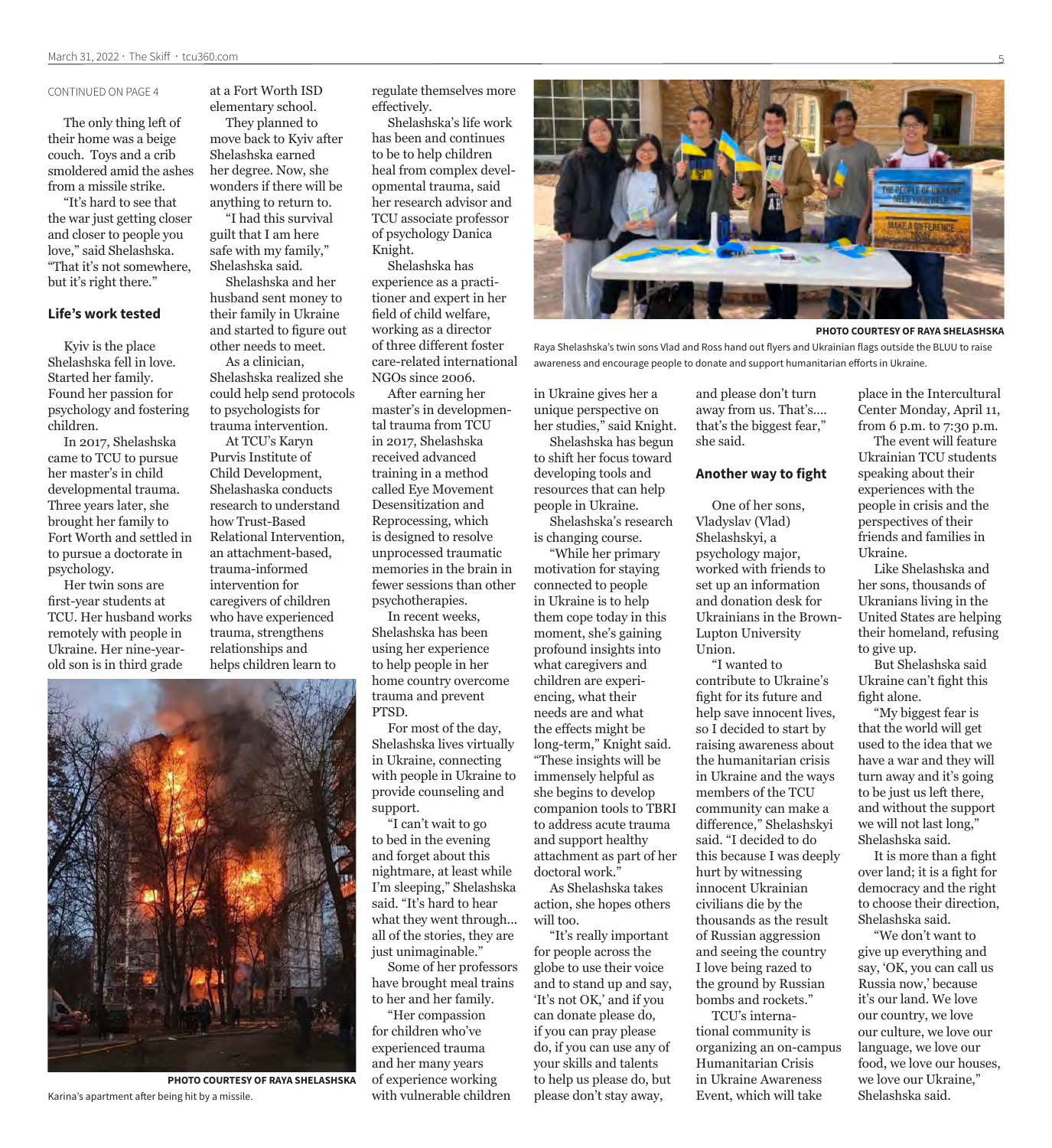We're Hiring! Applications are being accepted through April 4 to work for Student Media. **All Frogs are welcome!** 

#### We're hiring for TCU360.com, The Skiff, The Leap, NewsNow crew and Advertising.

Writers/Editors • Photographers • Graphic and Page Designers Ad sales and design . Podcasters . TV production Social Media • Data and Analytics • and more!

Apply online at https://go.tcu360.com/JoinStudentMedia

#### The New Hork Times **Edited by Will Shortz**

4 Shameless fundraising drive, informally

6 See 31-Down 7 Handled sharp objects? 8 Deliberately

amateurish filming technique 9 Particle with a superscript

11 When pilots go through their checklists 12 Feature of Arthur Ashe Stadium since

18 Youth health and

platinum- selling double album

county of

2016 13 Has

safety org. 22 Resting place 24 Chinese dynasty from 206 B.C. to A.D. 220 26 Keystone Kops, e.g. 27 What makes you unique

- ACROSS
- 1 Parties with
- smokers
- 7 "In what universe?!" 11 Positive
- consideration
- 14 Make available 15 "Holy cannoli!"
- 16 Spreadsheet part
- 17 Wight, e.g.?
- 19 Productions (company behind the James Bond films)
- 20 Deployed, as a naval officer
- 21 Rum drum
- 22 Soul mates, for
- short
- 23 Experienced certain growing pains
- 25 Emulate the Lonely Goatherd
- 28 Crunch bar and Cadbury Creme Egg, e.g.?
- 32 Give it a twirl! 35 Tennis's Nadal,
- familiarly
- 36 Test for coll. seniors 37 Word after gay or
- fashion 38 Thingamajigs
- 40 One observing the holiday of Arba'een
- 41 Common Thanksgiving activity
- 42 Home for the
- Himalayas
- 43 When some local news comes on
- 44 1995's "Johnny Mnemonic," e.g.? 48 With the heels
- elevated 49 Smash success
- 53 Landlocked African country 55 Go yachting 57 Medieval club
- 58 Squirreled away 59 Sloth, e.g.?
	- 62 & 63 Test for pupils 64 Beat overwhelmingly
	- 65 It may be revolutionary 66 Monocle, basically
	- 67 Apartment building V.I.P.s DOWN
	- 1 What most clarinets are tuned to 2 Became apparent 3 \_\_ Montgomery, 29 Band with the first 30 Northernmost
		- retired W.N.B.A. star Pennsylvania
- 5 Who is this in France 31 With 6-Down, former White House press secretary portrayed by
	- Melissa McCarthy on "S.N.L." 32 Donation
	- receptacles 33 Source of a purple
	- purée 34 Washing machine that opens upward
- 10 Flavor of the month 38 Analogy words 39 Window, of a sort
	- 40 Gets foggy 42 Leaf-cutter, e.g.
	- 43 2008 bailout recipient
	- 45 Abolish
	- 46 Leave out 47 Both consonants in
	- "geek," phonetically
	- 50 Celerity
	- 51 Less sympathetic
	- 52 Is prone 53 Mull (over)
	- 54 "Greetings!"
	- 56 Goes (for)
	- 59 Animation frame
	- 60 Eliminate
		- 61 "Rugrats" grandpa

| 11 | 2  | 13 | 14 | <sub>15</sub> | I6 |    | 7  | l8 | 19 | $ 10\rangle$ |    | 11 | $ 12\rangle$ | 13 |
|----|----|----|----|---------------|----|----|----|----|----|--------------|----|----|--------------|----|
| 14 |    |    |    |               |    |    | 15 |    |    |              |    | 16 |              |    |
| 17 |    |    |    |               |    | 18 |    |    |    |              |    | 19 |              |    |
| 20 |    |    |    |               | 21 |    |    |    |    |              | 22 |    |              |    |
| 23 |    |    |    | 24            |    |    |    | 25 | 26 | 27           |    |    |              |    |
|    |    |    | 28 |               |    |    | 29 |    |    |              |    |    | 30           | 31 |
| 32 | 33 | 34 |    |               |    |    | 35 |    |    |              |    | 36 |              |    |
| 37 |    |    |    |               | 38 | 39 |    |    |    |              | 40 |    |              |    |
| 41 |    |    |    | 42            |    |    |    |    |    | 43           |    |    |              |    |
| 44 |    |    | 45 |               |    |    |    | 46 | 47 |              |    |    |              |    |
|    |    | 48 |    |               |    |    |    | 49 |    |              |    | 50 | 51           | 52 |
| 53 | 54 |    |    |               |    | 55 | 56 |    |    |              | 57 |    |              |    |
| 58 |    |    |    | 59            | 60 |    |    |    |    | 61           |    |    |              |    |
| 62 |    |    |    | 63            |    |    |    |    | 64 |              |    |    |              |    |
| 65 |    |    |    | 66            |    |    |    |    | 67 |              |    |    |              |    |
|    |    |    |    |               |    |    |    |    |    |              |    |    |              |    |

### **Carpe Diem by Niklas Eriksson**

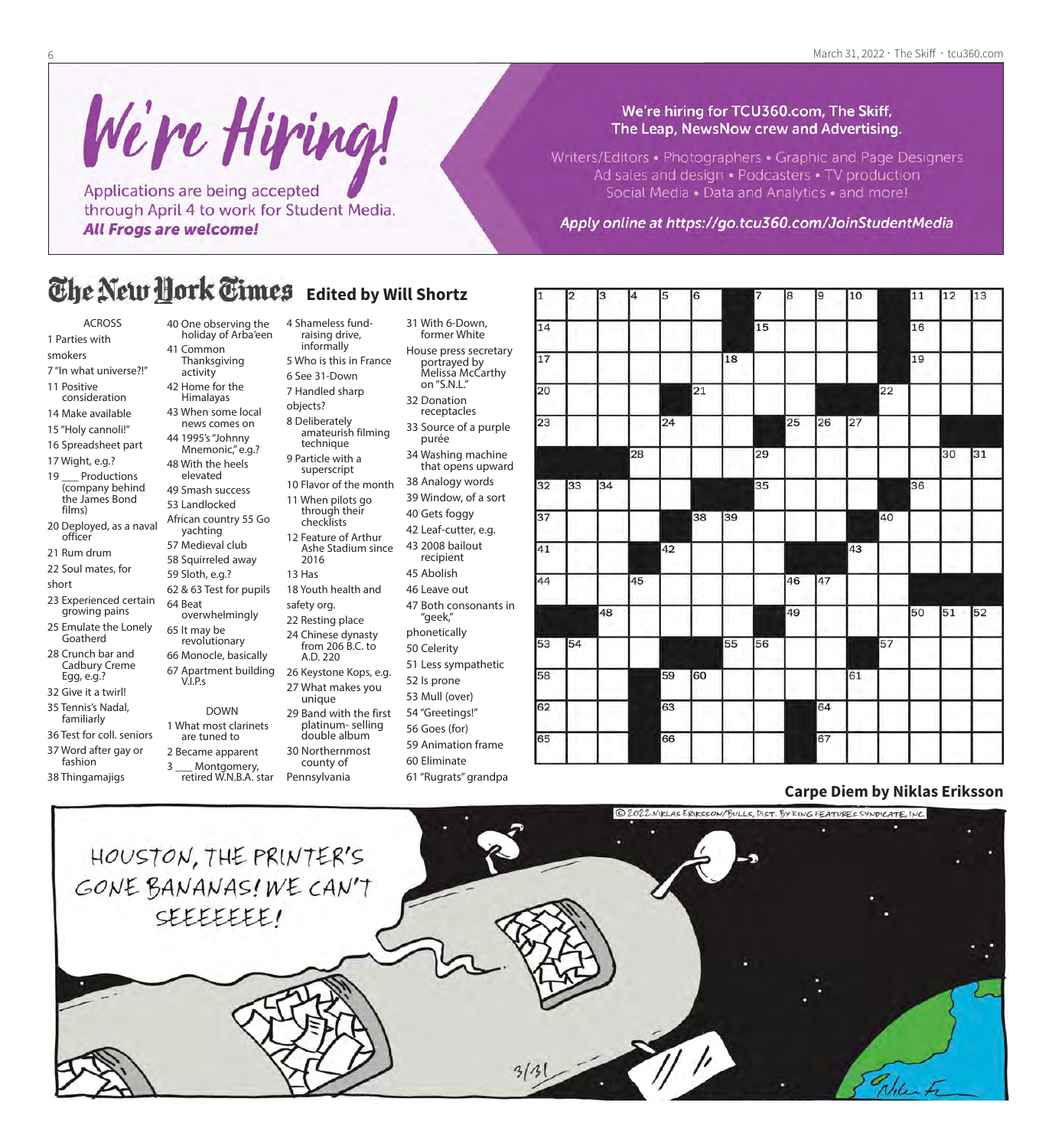March 31, 2022 · The Skiff · tcu360.com



#### **Dustin by Steve Kelley and Jeff Parker**



### **Horoscope**

The Stars Show the Kind of Day You'll Have: 5-Dynamic; 4-Positive; 3-Average; 2-So-so; 1-Difficult

**ARIES** (March 21-April 19) **★★★★★** This New Moon is in Aries, which makes this the best time of year for you to take a realistic look in the mirror and ask yourself how you can improve the impression you create on your world. How can you improve your appearance? Ideas? Tonight: Communicate.

**TAURUS** (April 20-May 20) **★★★★** The New Moon today indicates you will have a heightened interest in the hidden meaning of things and mysterious subjects like the occult, paranormal activity, spiritual explorations and things that go bump in the night. Tonight: Investigate.

**GEMINI** (May 21-June 20) **★★★★★** This New Moon is all about friendships for your sign. Are you a good friend to others? Would you want to have you as a friend? If you want more friends, be friendly! Hang out with quality people, because your friends will influence your future. Tonight: Be friendly.

**CANCER** (June 21-July 22) **★★★★** Once a year, the New Moon takes place at the top of your chart. That time has arrived! It's the perfect opportunity to give serious thought to your long-term direction. Are you headed where you want to go? Do you want to go somewhere different? Tonight: Be dutiful.

**LEO** (July 23-Aug. 22) **★★★★★** This New Moon is your perfect opportunity to think about what further education can boost your chances in your job or your

life enjoyment. Also consider how you might travel and explore more of the world. Tonight: Explore!

**VIRGO** (Aug. 23-Sept. 22) \*\*\*\* This current New Moon is a great chance to clean up loose details and paperwork regarding taxes, debt, and insurance issues. You might negotiate a new arrangement about shared property. Tonight: Check your finances.

**LIBRA** (Sept. 23-Oct. 22)  $\star \star \star$  This is the only New Moon all year opposite your sign, which means it's the best time to think about how to improve your relations with spouses, business partners or close friends. For your own benefit, you must be as good for your partner as he or she is for you. Tonight: Cooperate.

**SCORPIO** (Oct. 23-Nov. 21)  $\star \star \star \star$  This New Moon is a great chance to think about how you can get organized and be more efficient in everything you do -- your work, your job, your hobbies, your home and your pursuit of knowledge. Tonight: Work.

**SAGITTARIUS** (Nov. 22-Dec. 21)  $\star \star \star \star \star$  The New Moon is in a playful part of your chart urging you to create a balance between work and play. We are a work-oriented society. Some countries enjoy two-hour lunches with a siesta! Explore your creative talents. Tonight: Socialize.

**CAPRICORN** (Dec. 22-Jan. 19) **★★★★** Each New Moon is an opportunity to make resolutions. This New Moon is your chance to think about how you can improve your home and where you live, as well as how you can improve your family relationships. These things matter. Tonight: Home and family.

**AQUARIUS** (Jan. 20-Feb. 18)  $\star \star \star \star \star$  This is the perfect day to explore how you can improve your communications with others. Are you a clear communicator? Do you listen to others? Or are you simply waiting for your turn to speak? Tonight: Study.

**PISCES** (Feb. 19-March 20) **★★★★ Today's New Moon is** a wonderful chance to think about your values in life. It's important to know this so you don't put your money on the wrong horse. You have to know what is important to you. Tonight: Review your assets.